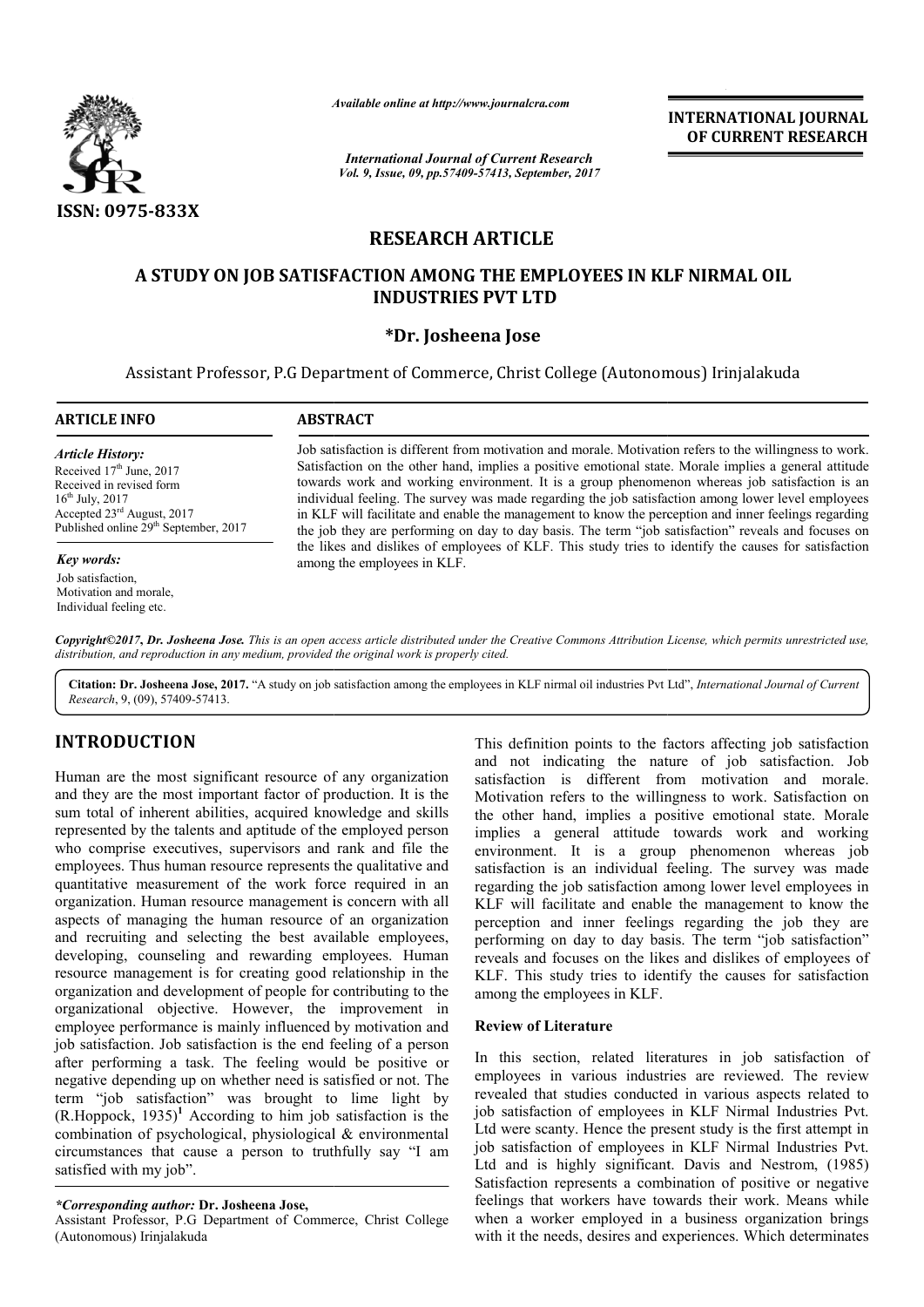expectations that he has dismissed. Job satisfaction represents the extent to which expectations match with the real situations. Job satisfaction is closely linked with that individual's behavior in the work place. Armstrong (2006) Job satisfaction refers to the attitude and feelings people have about their work positive & favorable attitudes towards the job indicates job satisfaction. Negative and unfavorable attitudes towards the job indicate job dissatisfaction. George and Jones, (2008). Job satisfaction is a collection of feeling & beliefs that people have about their current job .peoples levels of degree of job satisfaction can range from extreme satisfaction to extreme dissatisfaction .In addition to having attitudes about their jobs as a whole people also can have attitudes about various aspects of their jobs such as the kind of work they do, their coworkers, supervisors & their pay.

#### **Statement of Problem**

Human resource department play an important role in the efficient management of human resources and to ensure that employees are sufficiently satisfied with their job or not. The coordination and cooperation of workers will always act as the pillars of growth in the organization. According to Maslow, human beings wants are unlimited. As soon as one want is satisfied another want comes in its place. Human behaviour influenced by the needs which are not yet satisfied. Thus the factors influences the job satisfaction is changing frequently. This survey was conducted on KLF Nirmal Industries Pvt. Ltd to identify the level of satisfaction and analyze the factors that influence the satisfaction among employees.

### **Scope of Study**

The attempt is to analyze the job of employees of KLF, Irinjalakuda. Job satisfactions of employees have been analyzed on the basis of the following job related factors.

- Salary
- Nature of job
- Freedom
- Job security
- Working environment
- Employee participation in decision making

#### **Significance of the Study**

Job satisfaction is an important indicator of how employees feel about their job and a predictor of work behavior such as organizational citizenship, absenteeism, turnover, etc. Job satisfaction can partially mediate the relationship of personality variables and deviants. Work behavior common research finding is correlated with life style. This correlation is reciprocal meaning the people who are satisfied with the life tends to be satisfied with their jobs and the people who are satisfied with their job tends to satisfied with their life. This is vital piece of information that is job satisfaction and job performance is related to one another. Thus it can be said that, "a happy worker is a productive worker". It gives clear evidence that dissatisfied employees skip work more often and more like to resign and satisfied worker likely to work longer with the organization.

### **Objectives of the Study**

The main objective of the study is to analyze the satisfaction level of employees in KLF Nirmal Industries Pvt. Ltd.

The specific objectives of the study are:

- To identify the factors which influence the job satisfaction.
- To analyze the job satisfaction level of the employees.

#### **Hypothesis**

There is significant difference in the job satisfaction level of male and female employee of KLF Nirmal Pvt, Ltd.

## **RESEARCH METHODOLOGY**

#### **Research Design**

The study is both descriptive and analytical in nature. It includes survey and fact finding enquiries of different kind. The major purpose of this research is on the job satisfaction of employees in KLF Nirmal Industries Pvt.Ltd.

#### **Sample Design**

**Population:** The population for the present study consist employees of KLF Pvt, Ltd Irinjalakuda. It consists of 106 male employees and 225 female employees. Among these there are 80 employees under lower category.

**Sampling frame:** To study the whole population in order to arrive at conclusion would be impractical. Since, it was not feasible to include all the employees of KLF Pvt, Ltd in the study for data collection. It was considered inevitably to draw a representative sample. Krejcie and Morgan (1970), came up with a table using sample size formula for finite population. As per the table minimum required numbers of employees are 66 to avoid type I error.

#### **Sample size**

Thus the 66 lower level employees were selected from KLF Nirmal Ltd by using simple random sampling technique. Thus the 21 male employees and 45 female employees constitute the sample size. Hence the study includes 20% of both male and female workers.

#### **Data Collection**

#### **Sources of Data**

Data were collected from both primary and secondary sources. The primary data were collected through structured questionnaire based on the objectives. The secondary data were collected from books, websites, journals, articles etc.

#### **Tools for Analysis**

The collected data has been analyzed with the help of both relevant descriptive and inferential statistical tools such as Percentage analysis; Hoppocks satisfaction index; factor analysis and chi-square test are used to represent the data.

#### **Part II**

#### **Data analysis and interpretation**

This section deals with data analysis and interpretation. Human resource management is a specialized functional area of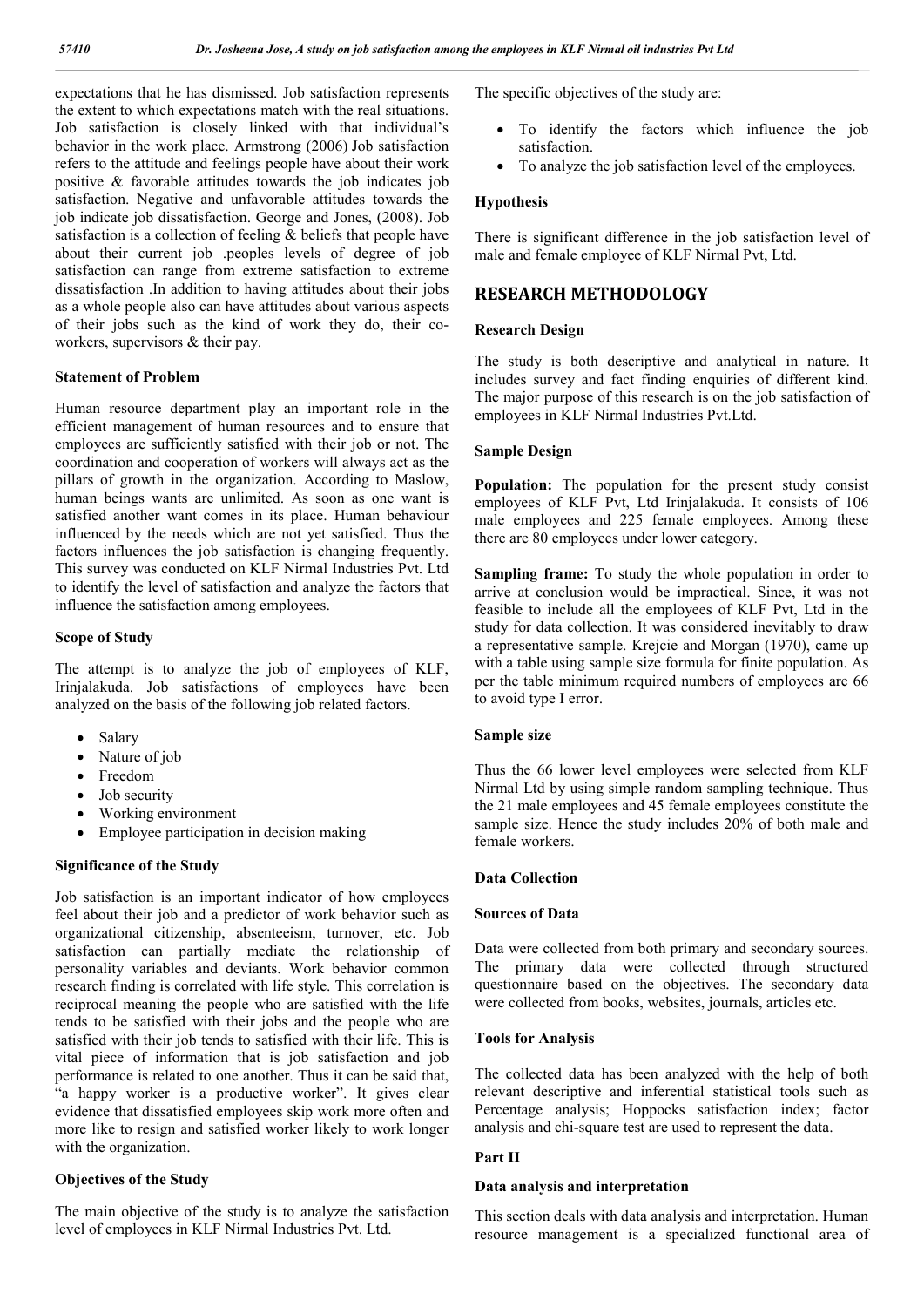business that attempts to develop programs, policies, and activities to promote the job satisfaction of both individual and organizational needs, goods and objectives. People join organizations with certain motives like security of income and job, better prospects in future, and satisfaction of social and psychological needs.

#### **Table 1. KMO and Bartlett's Test**

| KMO and Bartlett's Test                          |                    |         |
|--------------------------------------------------|--------------------|---------|
| Kaiser-Meyer-Olkin Measure of Sampling Adequacy. |                    | .560    |
| Bartlett's Test of Sphericity                    | Approx. Chi-Square | 848.723 |
|                                                  | Df                 | 276     |
|                                                  | Sig.               | 000     |

(Source: spss output)

Every person has different sets of needs at different times. It is the responsibility of management to recognize this basic fact and provide appropriate opportunities and environments to people at work to satisfy their needs.

factors leading to job satisfaction. For the purpose of extracting the important factors assuming the concept of Eigen value  $= 1$ The following 24 variables are taken for analysis working environment, team spirit, job location, working hour, salary package, bonus and incentives, co-workers relationship, guidance, direction and support by superiors, superiorsubordinate relationship, right to put forward my opinion, job security, given rights, leaders as positive role models, performance appraisal, non-monetary benefits, appreciation, recognition and rewards, carrying out my responsibilities, safety measures, balance between work and family life, training programs, physical working conditions, long term benefit, the grievance handling system, communication system, feedback system. Only 7 factors are extracted together account for 69.386% of total variance. Bartlett's test of Sphericity and Kaiser-Meyer-Olkin (KMO) measures are adopted to determine the appropriateness of data set for factor analysis. High value (between 0.5 to 1). Of KMO indicates that factor analysis is appropriate. In this study, the result of Bartlett's test of Sphericity (0.000) sig and KMO (0.560)

**Table 2. Total Variance Explained**

| <b>Total Variance Explained</b> |                     |          |                                            |       |          |                                   |       |          |            |
|---------------------------------|---------------------|----------|--------------------------------------------|-------|----------|-----------------------------------|-------|----------|------------|
| Component                       | Initial Eigenvalues |          | <b>Extraction Sums of Squared Loadings</b> |       |          | Rotation Sums of Squared Loadings |       |          |            |
|                                 | Total               | $%$ of   | Cumulative                                 | Total | $%$ of   | Cumulative                        | Total | $%$ of   | Cumulative |
|                                 |                     | Variance | $\frac{0}{0}$                              |       | Variance | $\%$                              |       | Variance | $\%$       |
|                                 | 4.419               | 18.411   | 18.411                                     | 4.419 | 18.411   | 18.411                            | 3.678 | 15.325   | 15.325     |
| 2                               | 3.705               | 15.437   | 33.849                                     | 3.705 | 15.437   | 33.849                            | 3.245 | 13.521   | 28.846     |
|                                 | 2.665               | 11.106   | 44.954                                     | 2.665 | 11.106   | 44.954                            | 3.171 | 13.214   | 42.060     |
| 4                               | 1.976               | 8.234    | 53.188                                     | 1.976 | 8.234    | 53.188                            | 2.011 | 8.381    | 50.441     |
| 5.                              | 1.538               | 6.409    | 59.597                                     | 1.538 | 6.409    | 59.597                            | 1.564 | 6.518    | 56.958     |
| 6                               | 1.249               | 5.206    | 64.802                                     | 1.249 | 5.206    | 64.802                            | 1.507 | 6.278    | 63.236     |
|                                 | 1.100               | 4.583    | 69.386                                     | 1.100 | 4.583    | 69.386                            | 1.476 | 6.150    | 69.386     |
| 8                               | .989                | 4.119    | 73.504                                     |       |          |                                   |       |          |            |
| 9                               | .926                | 3.858    | 77.363                                     |       |          |                                   |       |          |            |
| 10                              | .835                | 3.481    | 80.843                                     |       |          |                                   |       |          |            |
| 11                              | .794                | 3.310    | 84.153                                     |       |          |                                   |       |          |            |
| 12                              | .677                | 2.821    | 86.974                                     |       |          |                                   |       |          |            |
| 13                              | .575                | 2.396    | 89.370                                     |       |          |                                   |       |          |            |
| 14                              | .514                | 2.141    | 91.510                                     |       |          |                                   |       |          |            |
| 15                              | .420                | 1.750    | 93.260                                     |       |          |                                   |       |          |            |
| 16                              | .414                | 1.726    | 94.987                                     |       |          |                                   |       |          |            |

24 .039 .163 100.000

(source: spss output )

Here an attempt is made to analyse the job satisfaction of lower level employees in KLF. For this, 21 males and 45 females from KLF in were selected as samples. Thus 66workersconstitute the sample size for the present study. Number of factors influences the job satisfaction. The main objective of the study is to analyse the most important factor which influences job satisfaction. Here an attempt is made to organize and summarize data in order to increase usefulness to such a manner. The data collected with the help of questionnaire is analyzed, sorted and tabulated. The tabulated data is then represented with the help of tables and charts. Hence an analysis on these factors makes the study more meaningful. Factor analysis was adopted to capture the factors on job satisfaction among lower level employees in KLF Nirmal PVT. Ltd, The principle component analysis through extraction method used for identifying the most important

17 .276 1.151 96.138<br>18 .256 1.069 97.207 18 256 1.069 97.207 19 .182 .760 97.967<br>20 .158 .660 98.627 20 .158 .660 98.627 21 .113 .470 99.097 22 .093 .389 99.487<br>23 .084 .350 99.837 23 .084 .350 99.837

> indicates that the data are appropriate for factor analysis. In this study, factor analysis was carried out in two stages. In stage one; known as the factor extraction process, objective was to identify the number of factors to be extracted from the data. Using principle component analysis, 24 variables were extracted by 7 factors. Only the factors having latent roots or Eigen values greater than 1 were considered significant and all factors having Eigen value less than 1 were considered insignificant and were discarded. All the seven factors together accounted 69.386% of total variance. In the second stage, all the factors were interpreted and labeled factors having high loading ie, more than 0.5 were included in the interpretation. In the table rotated component matrix; down the column for factors 1 and find that variables 23 and 15, having high loading of .932and.847 respectively. This indicates that factor 1 is a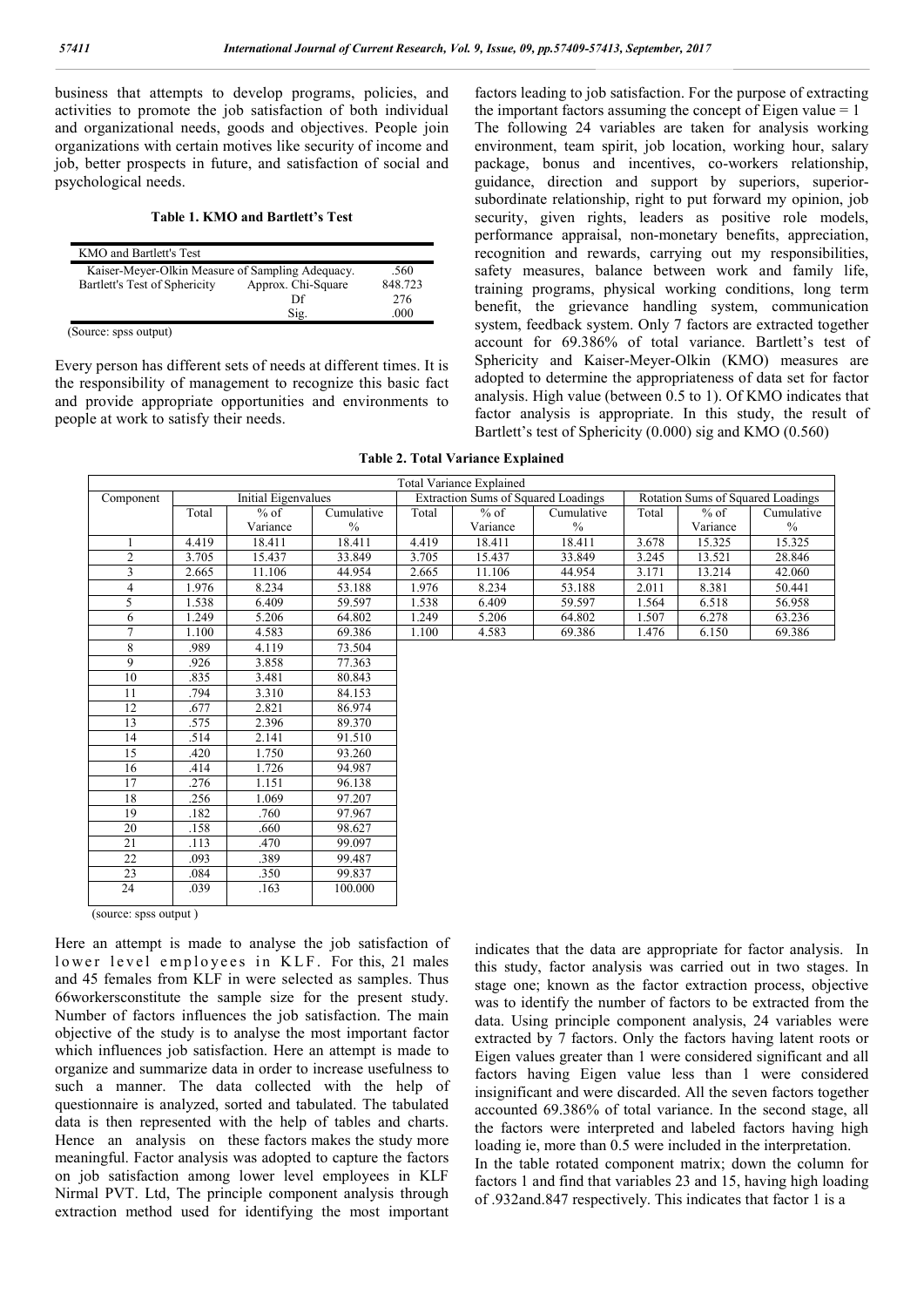combination of 2 factors ie, communication system and nonmonetary benefits. In the table rotated component matrix; down the column for factors 2 and find that variables 2 and 4, having high loading of 0.870 and0.815 respectively. This indicates that factor 2 is a combination of 2 factors ie, team spirit in my work environment and present working hour. In the table rotated component matrix; down the column for factors 3 and find that variables 2 and 4, having high loading of 0.848 and0.698 respectively. This indicates that factor 3 is a combination of 2 factors ie, training programs and other educational programs and relationship with the co-workers at work. In the table rotated component matrix; down the column for factors 4 and find that variables14, having high loading of .631 respectively. This indicates that factor 4 is a combination of 1factor ie, performance appraisal policy.

**Table 3. High loading greater than 0.5**

| Factor label | Rotated factor loading                                 |
|--------------|--------------------------------------------------------|
| Factor 1     | .932-communication system                              |
|              | .847-non-monetary benefits                             |
| Factor 2     | .870- team spirit in my work environment               |
|              | .815- present working hour                             |
| Factor 3     | .848- training programs and other educational programs |
|              | .698- relationship with the co-workers at work         |
| Factor 4     | .631- performance appraisal policy                     |
| Factor 5     | .446- comfortable in carrying out my responsibilities  |
| Factor 6     | .654-long term benefit and insurance policies          |
| Factor 7     | .548- superior-subordinate relationship                |

(Source: spss output)

**Table 4. Rensis Likert scale**

| Responses              | Scale points |
|------------------------|--------------|
| Very much satisfied    |              |
| Much satisfied         | 6            |
| Somewhat satisfied     | 5            |
| Neutral                |              |
| Somewhat dissatisfied  | ٦            |
| Much dissatisfied      | 2            |
| Very much dissatisfied |              |

#### **Table 5. Index of 24 main variables**

| Range    | Male | Female | Total | Percentage |
|----------|------|--------|-------|------------|
| 144-168  |      | 22     | 22    | 33         |
| 120144   | 21   | 23     | 44    | 67         |
| 96-120   |      |        | 0     | 0          |
| 72-96    |      |        | 0     | 0          |
| 48-72    |      |        | 0     | 0          |
| 24-48    |      |        | 0     | 0          |
| $0 - 24$ |      |        | 0     | 0          |
| Total    | 21   | 45     | 66    | 100        |

Score range between 168-144: 33% of the female employees and none of the male employees come under this range. The employees seem to make the best of their capabilities and get a sense of achievement.

#### **Table 6. Index of 9 variables**

| Range     | Male | Female | Total | Percentage |
|-----------|------|--------|-------|------------|
| 54-63     |      |        |       | 12         |
| 45-54     | 18   | 38     | 56    | 85         |
| 36-45     | 2    |        | 2     | ٩          |
| $27 - 36$ |      |        |       |            |
| 18-27     |      |        |       |            |
| $9 - 18$  |      |        |       |            |
| $0 - 9$   |      |        |       |            |
| Total     | 21   | 45     | 66    | 100        |

In the table rotated component matrix; down the column for factors 5and find that variables17, having high loading of.446 respectively. This indicates that factor 5 is a combination of 1 factor ie, comfortable in carrying out my responsibilities. In the table rotated component matrix; down the column for factors 6and find that variables21, having high loading of.654 respectively. This indicates that factor 6 is a combination of 1 factor ie, long term benefit and insurance policies. In the table rotated component matrix; down the column for factors 7and find that variables9, having high loading of.548 respectively. This indicates that factor 6 is a combination of 1 factor ie, superior-subordinate relationship. Hoppock satisfaction index (Gupta, 2002) Measurement of job satisfaction is difficult. Most of the studies have measured job satisfaction through a questionnaire, one of the earliest scales of measuring job satisfaction was developed by Hoppock he developed 4 terms, each one with seven alternatives responses that can be used for identifying the job satisfaction level of lower level employees in KLF Nirmal PVT, Ltd Irinjalakuda. 7 point Rensis Likert scale used to collect the data to attain the objective of analyzing the job satisfaction level.

**Score ranging between 144-120:** 67% of the employees comes in this range the entire male employees and the rest of the female employees. Their work provides them with fair amount of space to show their caliber without much job stress.

**Score ranging between 54-45:** 85% of the employees comes under this range. Their work provides them with fair amount of space to show their calibre without much job stress.

#### **Part III**

#### **Part 3 Findings, Suggestions and Conclusion**

## **FINDINGS**

- Hoppok's satisfaction index used for analyzing the satisfaction level among employees as per the index category Scorerange between 168-144-33% of the female employees and none of the male employees come under this range and Score ranging between 144-  $120 - 67\%$  of the employees comes in this range the entire male employees and the rest of the female employees
- Hoppok's satisfaction index used for analyzing the satisfaction level among employees as per the index category Score range between 63-54 Only 12% of the employees comes in this range they are the very lucky few who seem to enjoy their work. And having a sense of achievement and Score ranging between 54-45 is 85% of the employees come under this range.
- Factor analysis is used to identify the most important factor influencing the job satisfaction among lower level employees in KLF Nirmal PVT Ltd. Factor analysis reveal that seven factors are most important among the twenty four variables affecting are communication system, non-monetary benefits, present working hour, team spirit in my work environment, training programs and other educational programs, relationship with the co-workers at work, performance appraisal policy, comfortable in carrying out my responsibilities, long term benefit and insurance policies and superior-subordinate relationship.

#### **Suggestions**

 It is better to improve the recognition and reward system prevailing in the company.